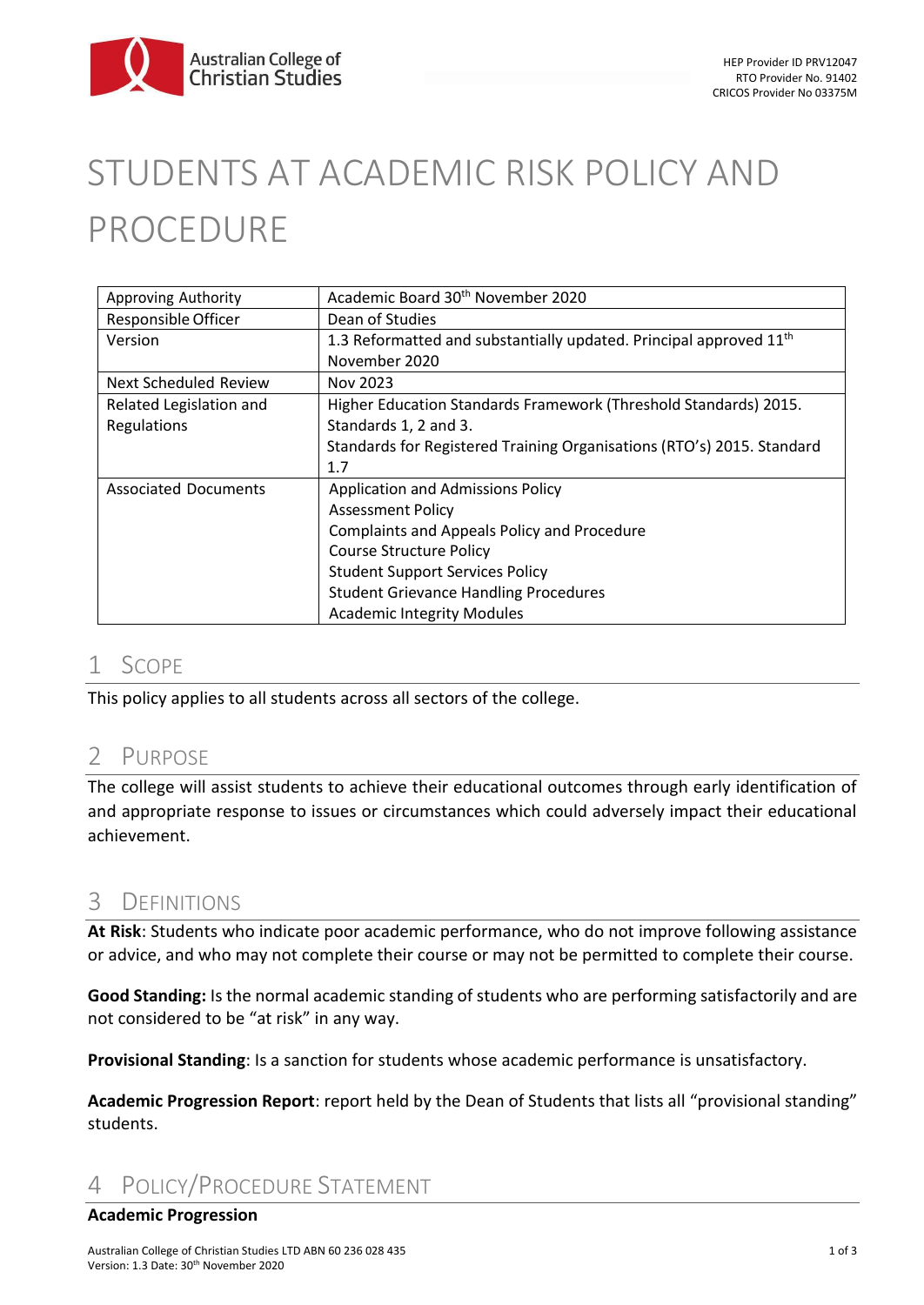

#### **Academic Standing upon Entry**

A student will be considered on "good standing" upon entry to a course unless pre-existing risk factors have been identified and the Dean of Students deems it prudent to place the student on "provisional standing."

#### **Good and Provisional Standing**

A student will remain on "good standing" if they achieve a pass grade or higher in 50% or more of the subjects they have undertaken within a particular academic year.

A student will be placed on "provisional standing" if they:

- Failed 50% or more of their subjects in two successive teaching periods.
- Failed 50% or more of subjects in one academic year.

A "Provisional Standing" student will be able to move to good standing if they successfully pass more than 50% of the subjects undertaken in the teaching period following being placed on "provisional standing."

All students placed on "provisional standing" must be listed on the Academic Progression Report held by the Dean of Students.

#### **Course Terminated**

Students who fail 50% or more of their subjects in the teaching period following the one where they were placed on "provisional standing" may not be allowed to enrol for the next trimester and may be terminated from the course by the Dean of Students, unless special circumstances are shown to have affected their academic progress.

#### **Students "At Risk"**

#### **Pre-Existing Risk Factors**

Some non-academic factors that may significantly impact or impair a student's functioning within a course include:

- A medical or psychological condition;
- Inadequate Language, Literacy and Numeracy skills (LLN) including Academic English skills, and
- English as a second language, either written or spoken difficulties.

Pre enrolment academic indicators of risk include an education record which includes:

- Special admission;
- Repeated deferral or transfer of enrolment into other courses of study;
- Multiple Fail grades;
- Notations of a breach of code of conduct, and
- Student admission of need.

A student who is admitted to the College with pre-existing risk factors may be placed on "provisional standing" by the Dean of Students.

#### **Post Enrolment Risk Markers**